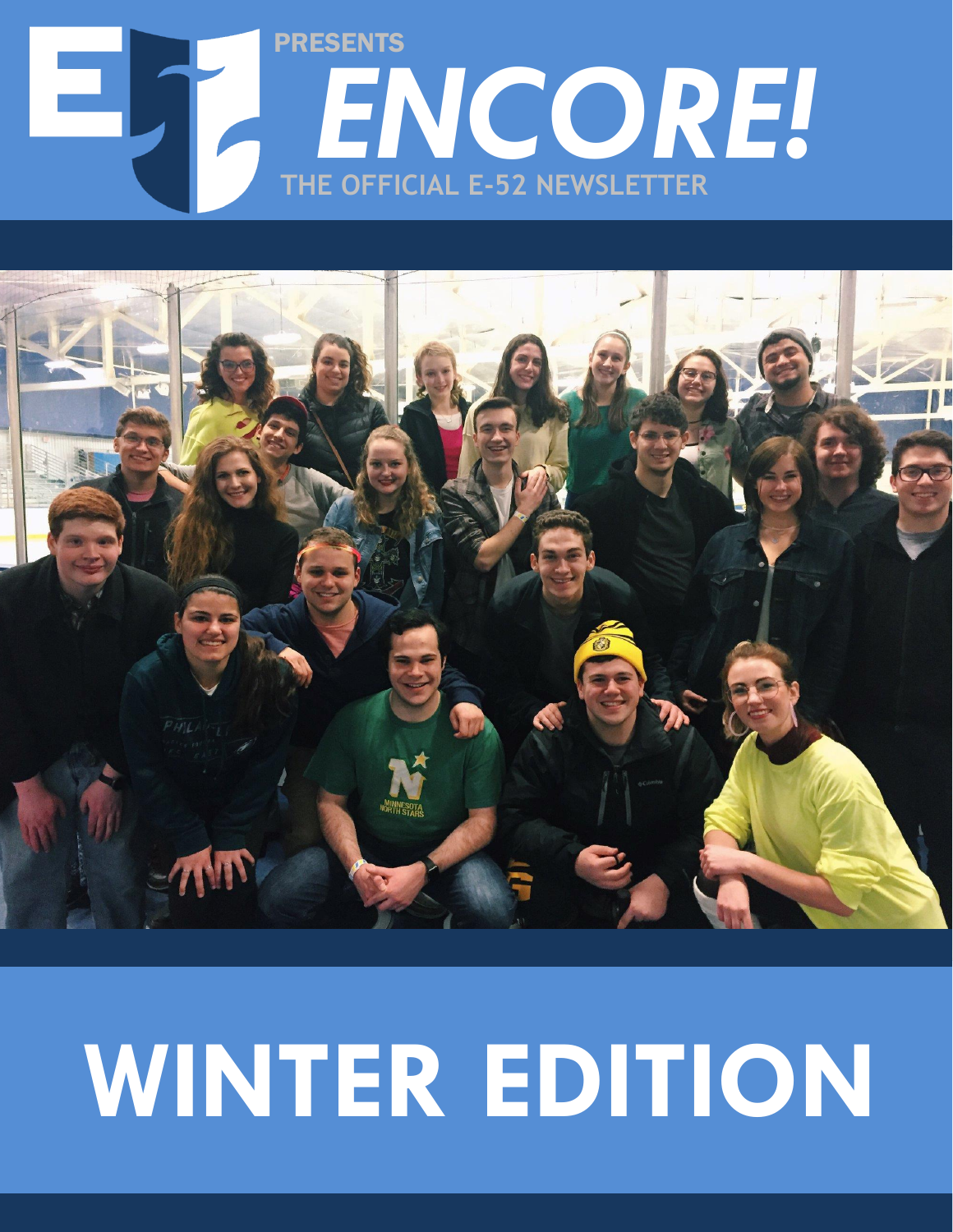#### **TABLE OF CONTENTS**

- **1** Table of Contents Letter from the Editor
- **2** A Bewitching Banquet

(Theatre) Seasons Greetings!

- **3** No, Not That Grayson
- **4** The *Encore!* Team



#### *A LETTER FROM THE EDITOR*

Hello, E-52!

I hope you all had a wonderful winter, whether back at home relaxing or right back here to UD for Winter Session! We've got a lot to look forward to this spring (including some warm weather for a change!), so be sure to keep following the Facebook page, looking out for emails from our *lovely* Secretary Rachel, and coming out to audition or see our amazing shows!

This edition of *Encore!* is a little shorter and provides just a little update on some of the things that went on over winter break, including some fun show announcements, a recap of the end-of-the-semester banquet, and a storm that gave me a lot of grief in more ways than one!

On behalf of the Board, I want to thank everyone for all of their friendship and hard work in this organization. I know we all expect this Spring semester to be a great one!



Have suggestions for how to make *Encore!* better? Contact Grayson at [grayzieg@udel.edu!](mailto:grayzieg@udel.edu)

Enjoy this edition of *Encore!*,

Grayson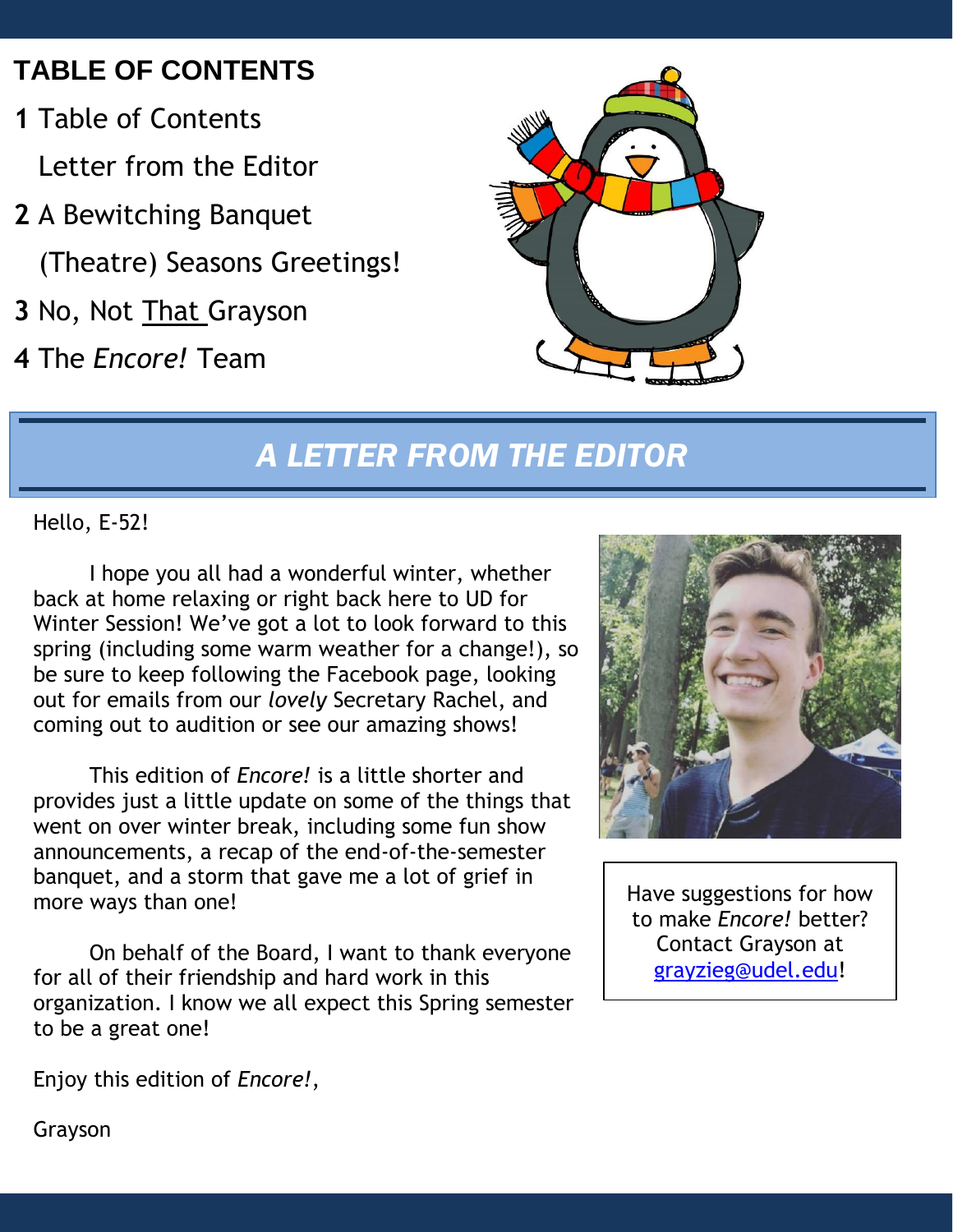# *A BEWITCHING BANQUET*

#### By Matt Leicht

E-52 hosts a banquet every semester for the organization. The fall banquet is always themed and this year, the theme was Harry Potter. The organization was split into "Hogwarts Houses" and competed for the house cup. The night consisted of games and challenges to see who would win. The room was decorated in the Hogwarts colors and teams split up to participate in different activities. Some of these activities were Harry Potter trivia, Quidditch pong, Hogwarts classes, and a hunt to find the golden snitch. Noncompetitive activities were set up as well. These included "potion making" and an "Azkaban Prisoners" photo booth. At the end of the very fun evening, a winner was about to be announced when to houses tied it up with 1,950 house points each. So a tie breaker based on how well the houses knew each other and how well they dressed in their house colors was taken into consideration by the hosts (Myself, Emily Murphy, and most importantly-Lauren Goldenberg). The winner of the House Cup was Slytherin! (Rachel Milberg, Paul Tudan, Abby Lamdan, Siggi Schorr, Heidi Fliegelman, Patrick O'Beirne, Jen Lohrius, Robby Hanna, Jake Steltz, and Chris Knieste). Everyone enjoyed the magical evening and went home with smiles, potions, and some new memories.



# *(THEATRE) SEASON'S GREETINGS!*

#### By Grayson Ziegler

Now that we're back into the swing of Spring session, that means that IT'S SHOWTIME!!! Our season is off to a wonderful start (if I do say so myself)! Here's our current season. Take a look:

Our first show of the season is the gripping *Suicide, Incorporated*. Directed by myself, and featuring a star-studded cast and production-staff, the show will be coming to Bacchus from the 8<sup>th</sup> to 11<sup>th</sup> of March. The show stars Jason (played by Mikey Malaszczyk), a young writer/marketing man with a dark past as he joins Legacy Publishers, a company that writes suicide notes (yeah, you read that right). Throughout the show Jason grapples with his sociopathic boss, Scott (played by Jake Steltz), his past with his brother Tommy (played by Jeff Kappers), and a secret hidden motive…

Our Pearson production, directed by our president, Nina Groom, is *The Skin of Our Teeth*. A dream for a lover of theatre-of-the-absured, the show features the Antrobus family and their lives in the Ice Age, the 1920's, and the end of the world! With an amazing 16 cast members, this show is bound to please!

*24 Hours of Theatre* is making its return once again, now bigger than ever, being featured as a part of Perkins Live! Featuring a team led by the illustrious Lauren Williams, this high-octane performance will be one for the books.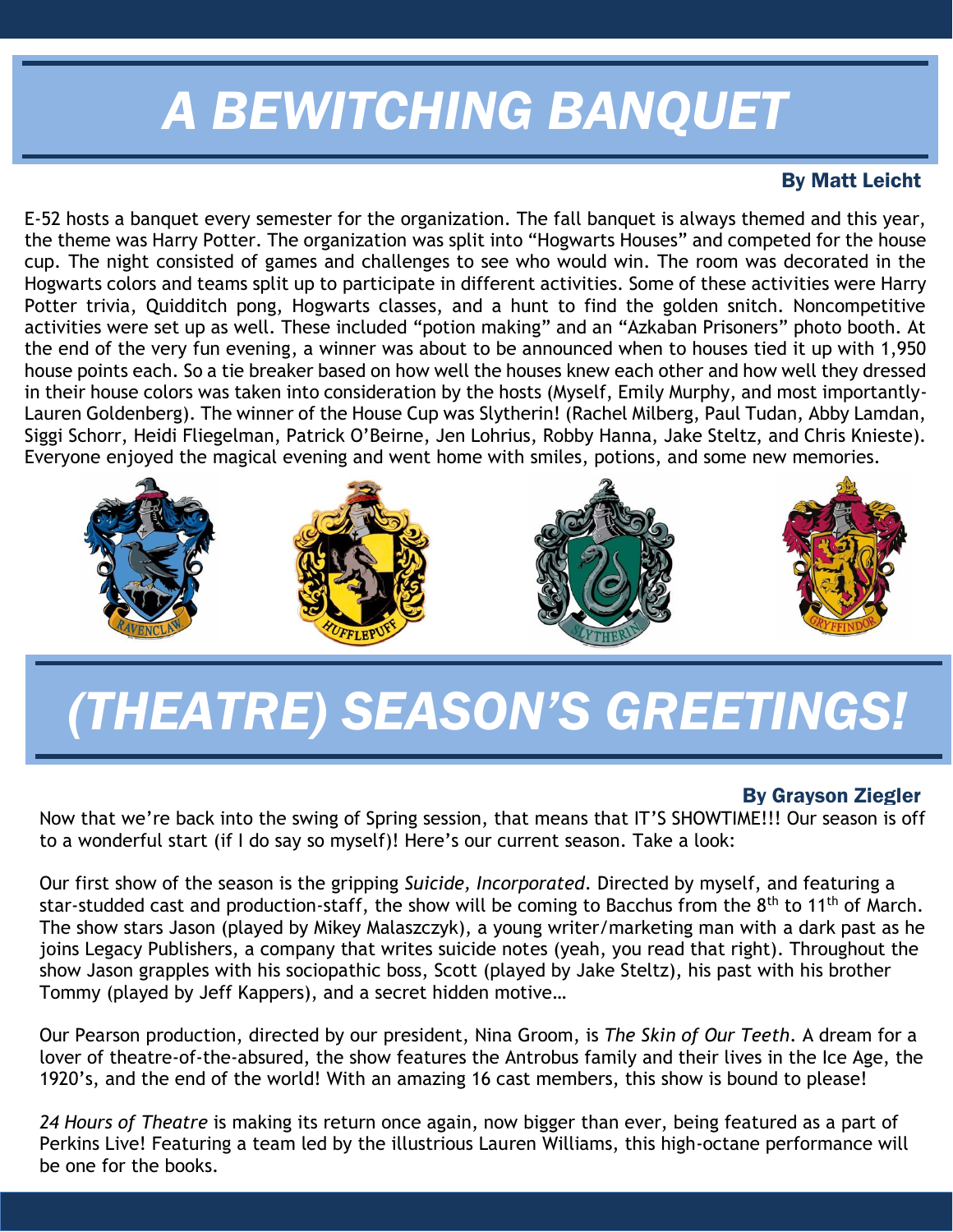# *NO, NOT THAT GRAYSON*

#### By Lucy Davies

The first few weeks of winter break were fairly uneventful weather wise, although we did enjoy a peaceful white Christmas is some parts of the country, but, unless you have been living under a rock for the past couple of weeks, you probably had some kind of experience with the "bomb cyclone" (ironically dubbed with the same name as our editor, "Grayson") that blasted the United States over January 3rd-4th. "Grayson" was a very unusual storm that displayed an effect called "bombogenesis," which is a term that is so new that it was only first used back in the 1980's to describe storms that strengthen incredibly quickly over a 24 hour period. Satellite images of "Grayson" even showed that it resembled a hurricane pattern, making it more foreboding than other winter storms before it even hit. When it did, it carried snow as far south as Florida and blasted the New England coastline with flooding and up to two feet of snow in some areas.

I've been through quite a few snow storms during my 15 years living in Massachusetts, and I love snow as much as the next person, but this storm seemed different right from the very beginning. Even up until three days before the storm was supposed to hit, people were stocking up on groceries, water, oil for heating, and firewood. Many people's biggest fear was losing electricity, and thus, heating because not only was a massive snow storm on the way, but the temperature was also forecast to drop to record low temperatures, in some places as far as 10 degrees Fahrenheit below zero with wind chill. Freezing was a very real concern.





problem in the more educted areas of new England, such as boston, cape cou, and ridin island. These areas were faced with freezing floods that came 4 or 5 blocks in land in the cities, destroying homes, buildings, cars, you name it. To make things worse, oftentimes the flood water contained blocks of ice<br>causing over more damage When the storm did hit, my town was one of the heaviest hit with snowfall in Massachusetts, with 17 inches being our final count. Luckily, we were far enough inland to avoid the flooding that was a major problem in the more coastal areas of New England, such as Boston, Cape Cod, and Plum island. These causing even more damage.

No matter what the effect, the arrival of this "bomb cyclone" is yet another wake-up call that global warming is naving a major effect on weather patterns, and it needs more attention from everyone. As<br>destructive as "Grayson" was, hopefully we can learn from this storm and use that knowledge to help better combat or even prevent similar storms in the future. Overall, winter storm Grayson had devastating effects in many states, especially those that are not geared-up to deal with snow in this capacity, and the clean-up will be long and hard. So far very little research is available concerning how global warming may be affecting the development of storms like "Grayson," but it is thought that they do affect them somehow, whether it be by changing the trajectory of the jet stream or the base state that the storms arise from, making more moisture available to them. warming is having a major effect on weather patterns, and it needs more attention from everyone. As